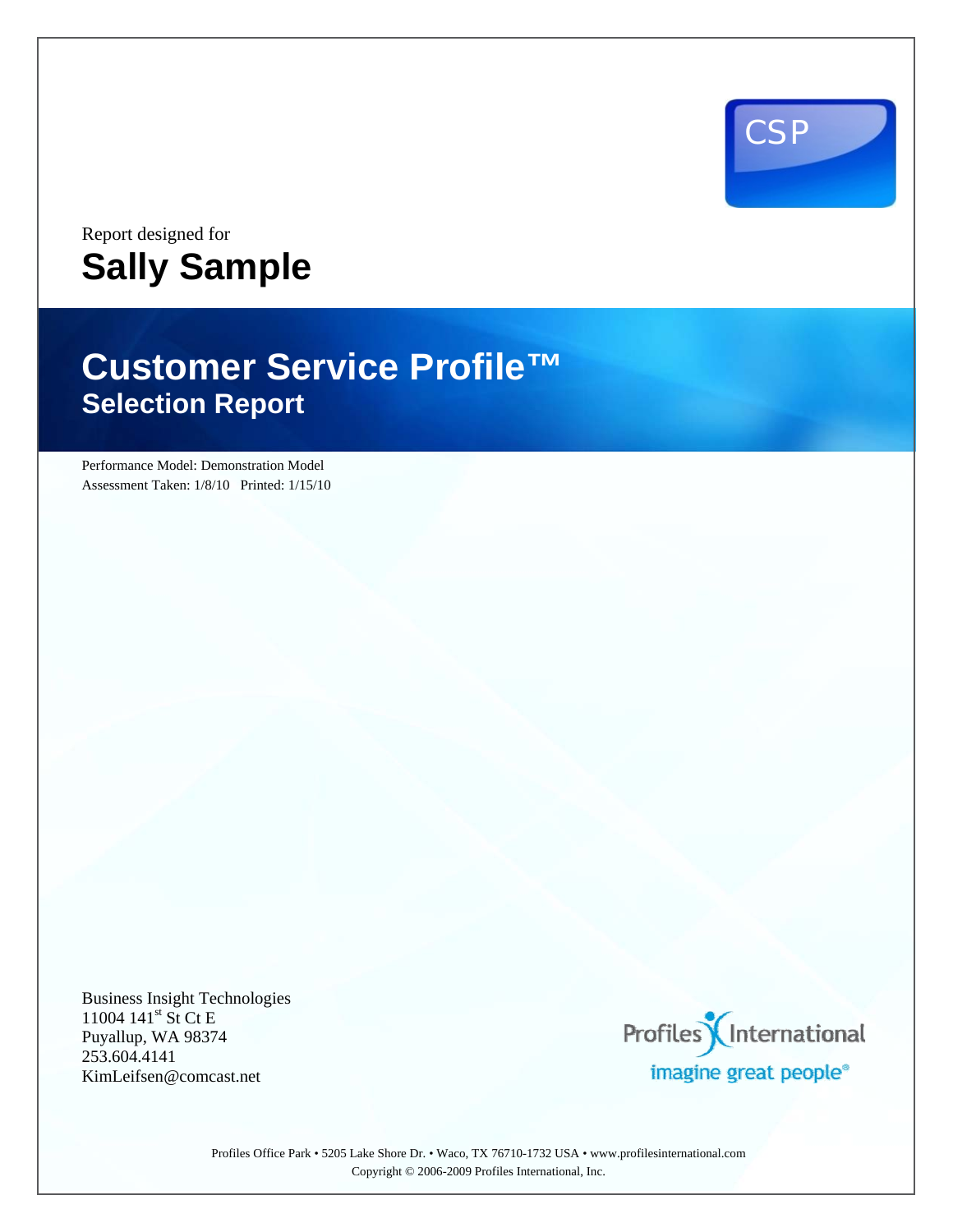### **Introduction**

Service to the customer is a part of the job for virtually every employee. Proficiency in providing this service is related to an individual's Behavioral Characteristics, basic Proficiencies and their own perspective on providing customer service.

This report reflects the responses provided by Sally Sample when she completed the Customer Service Profile assessment. The information is presented in the following four parts:

- **Summary Graph** a graphical representation of her scores on each scale of the Selection Report.
- **Behavioral Characteristics** six behavioral characteristics that have demonstrated relevance to providing effective customer service are discussed in light of her scores on each of the scales.
- **Considerations for Interviewing** on the scales where Ms. Sample scored outside of the Performance Model, suggestions for interviewing are provided to assist in the selection process.
- **Customer Service Perspective** the degree of alignment between the individual's perspective on providing service to the customer and that expressed by the company.

Please consult the User's Guide for additional information on using these results when working with Sally. As discussed in the User's Guide for this product, the results from this, or any assessment should never make up more than a third of the final decision in placements.

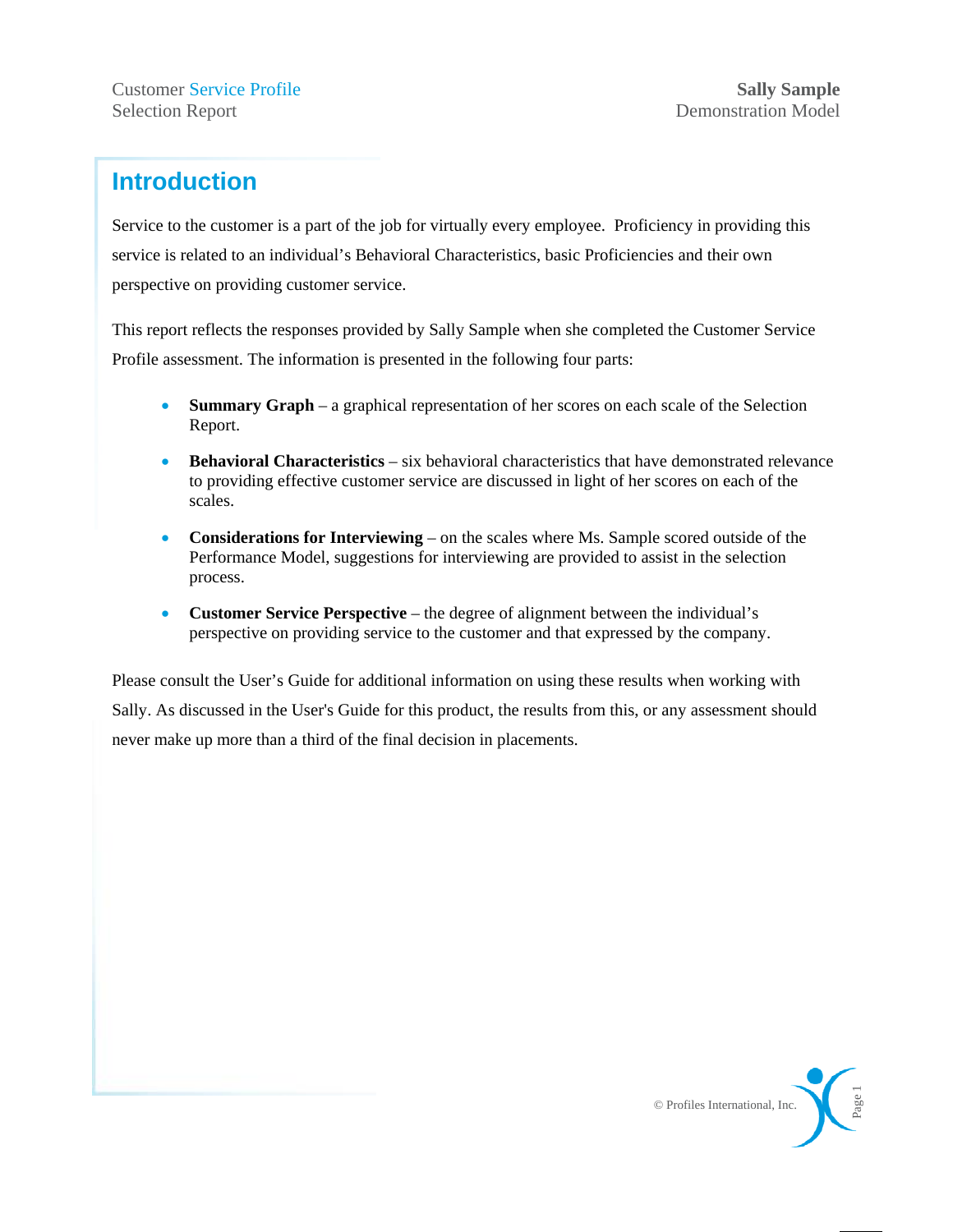**Customer Service Profile Sally Sample** Selection Report Demonstration Model

### **Summary Graph**

When viewing the scales on this page and the next, the darker shading represents the Job Performance Model for this position. The larger box indicates the individual's score.



Sally Sample has an Overall Job Match of **68%** for this position.

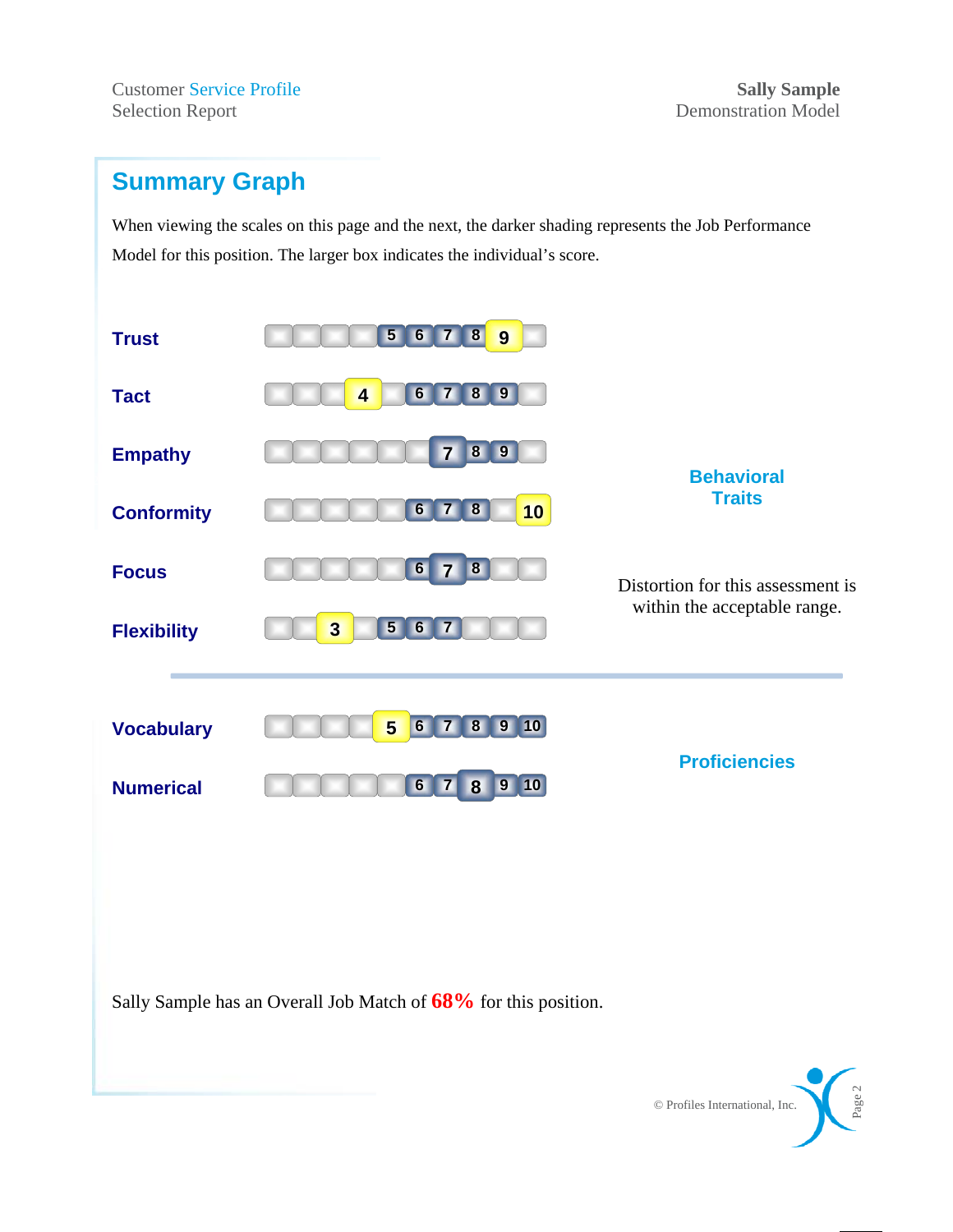**Customer Service Profile Sally Sample** Selection Report Demonstration Model

### **Behavioral Characteristics**

Six behavioral characteristics have demonstrated relevance to providing effective customer service. These characteristics are presented here with the scores for Ms. Sample. Behavioral Considerations for each scale relate to her scores without reference to the Demonstration Model. Note that the statements presented for each end of the scales helps identify the extremes of the characteristic. The larger box indicates where Sally scored and the comments below each scale reflect what might be expected of her.

**Trust** - Tendency to hold an unquestioning belief that the motives of others are honorable



#### **Behavioral Considerations**

Ms. Sample can be rather trusting at times. She genuinely wants to believe that what others say is true and authentic, possibly regardless of evidence to the contrary. She may not be suspicious of another person's motives and she strongly feels that most people are honest.

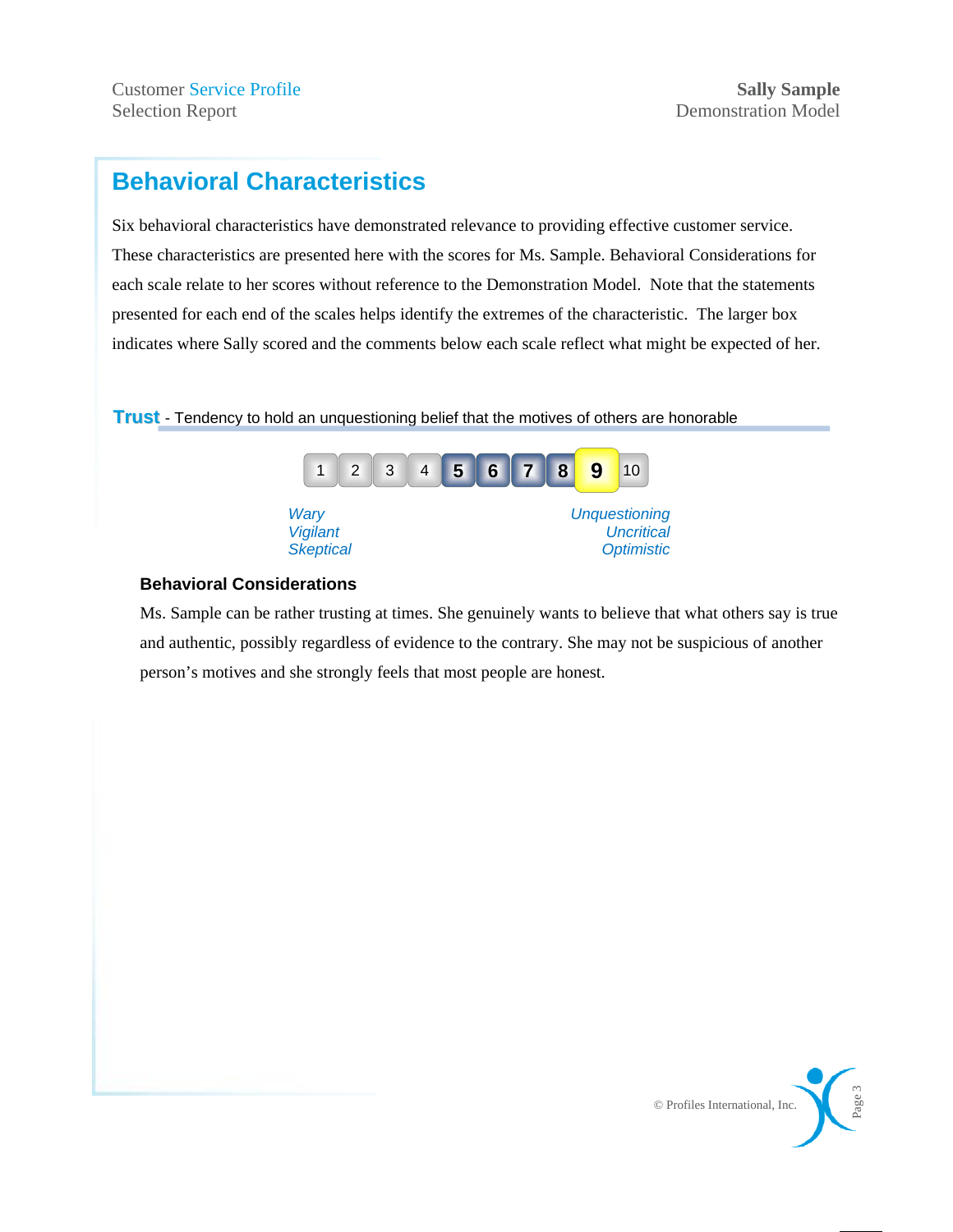

#### **Behavioral Considerations**

She can seem inconsiderate regarding the feelings of others as shown by her relatively low level of tact. This may be due to a lack of understanding for a customer's needs but, whatever the reasons, she may often comment in a less than tactful or diplomatic fashion. Alternatively, situations that call for a direct interpersonal style are suitable for Sally.

#### **Empathy** – Tendency to understand another's situation and feelings



#### **Behavioral Considerations**

Ms. Sample generally finds it easy to be sympathetic, understanding and compassionate, to the point of allowing himself to become personally involved in solving the needs of customers. She has a strong need to be helpful to those with whom she has contact.

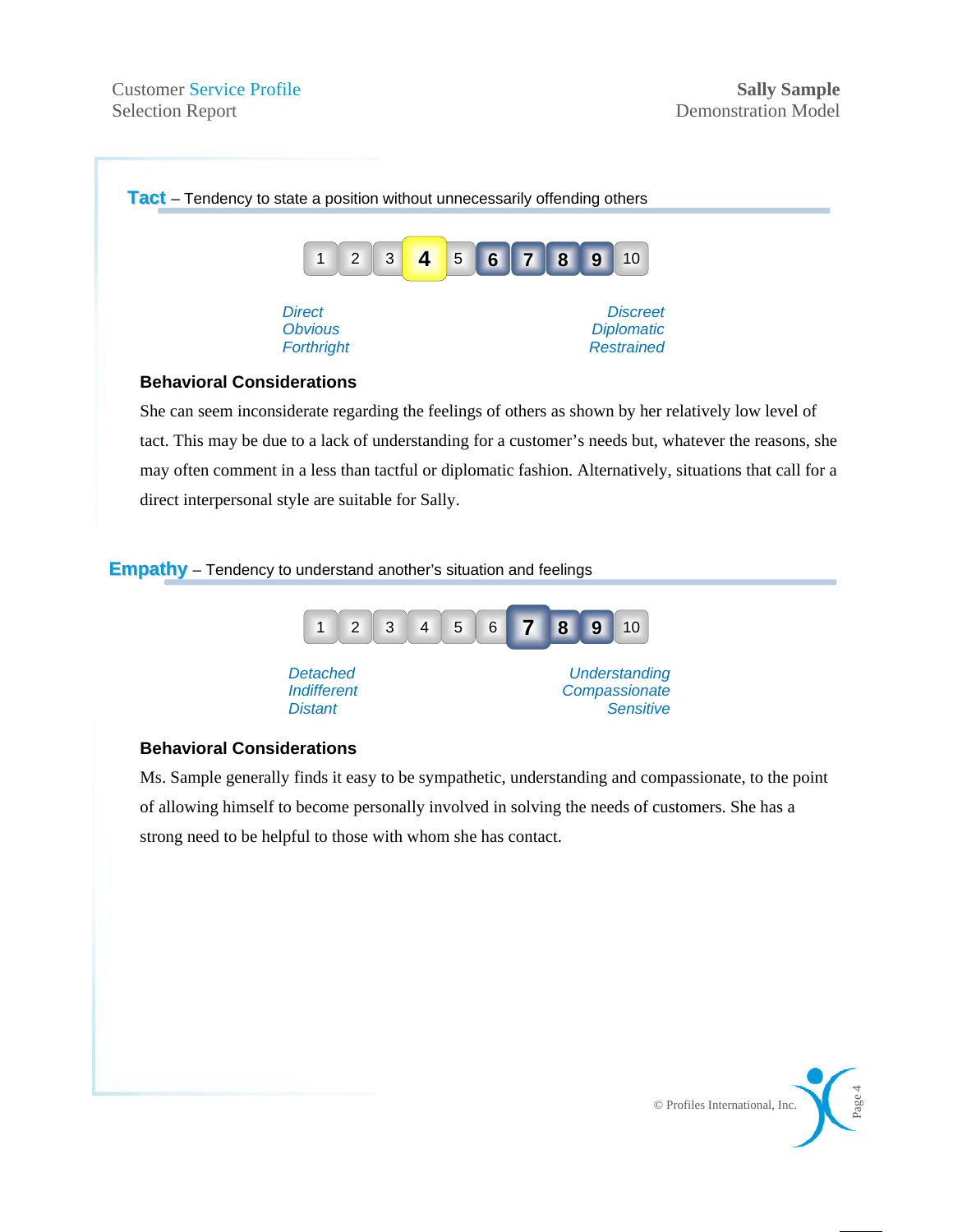

believer in following the orders or instructions of those in authority. She is apparently one who will adhere to all known rules and regulations expected of employees in this position.

**Focus** – Tendency to stay on target regardless of distractions



#### **Behavioral Considerations**

Sally demonstrates a relatively strong level of concentration when allowed the opportunity. Only an exceptionally distracting environment should cause him to stray from her focus. The advantage here is that her focus is not so strong as to be completely inflexible. A change of priorities should not be too disrupting for him, if she is given the time to gather her faculties and head in the new direction.

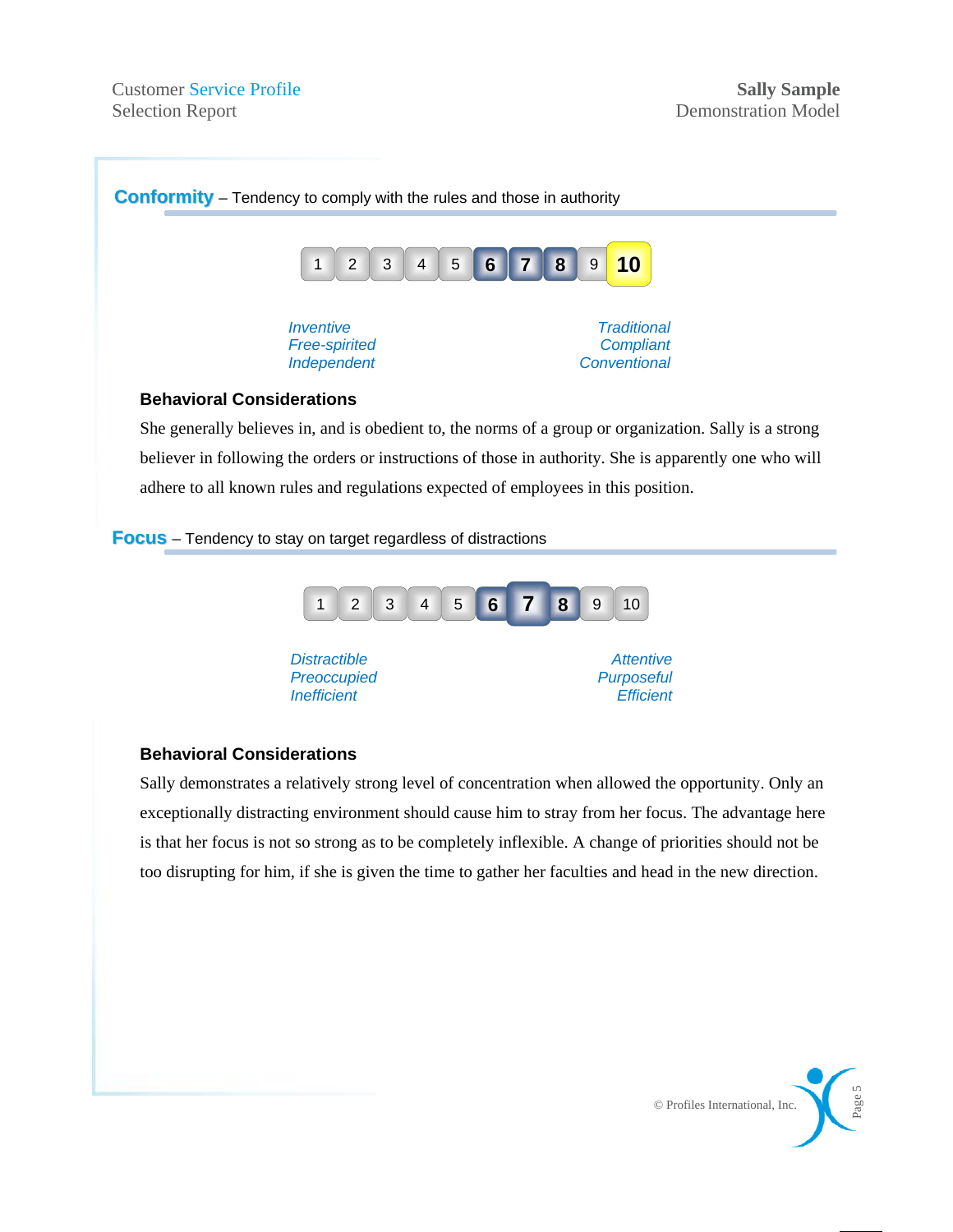

#### **Behavioral Considerations**

She indicates a preference for routine or repetitious tasks that remain unchanged over time. New ways of doing things are rather disconcerting for him and are probably avoided whenever possible. She may be most effective providing service to the customer if the rules and procedures are clearly defined.

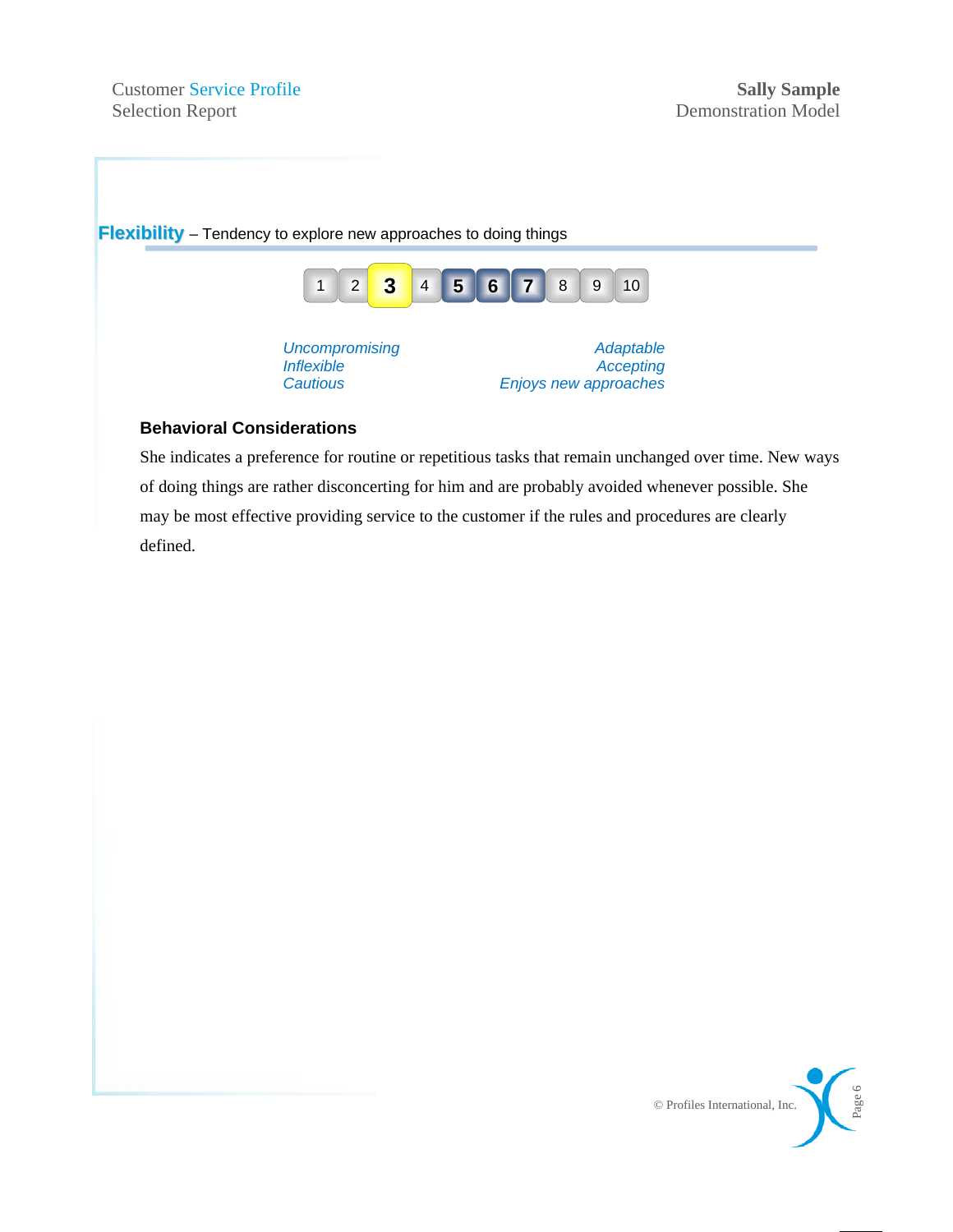### **Considerations for Interviewing**

Ms. Sample scored outside the Performance Model in the areas listed below. Information and interview questions are provided to facilitate the selection process.

#### **Trust** - Tendency to hold an unquestioning belief that the motives of others are honorable



#### **Considerations For Interviewing**

Ms. Sample has a score on the Trust Scale above the Performance Model for this position. The issue of interest is whether she is able to discern the motivations of others who may try to take advantage of him. Is too much trust in everyone's motivations a liability that she cannot overcome? A few typical questions may include:

- y How do you feel about co-workers who think that most people are basically dishonest? Is there any truth to such an opinion? Interviewer's Notes
- Describe a recent situation in which you discovered that a customer was trying to take advantage of your good nature. Does this happen often? Interviewer's Notes

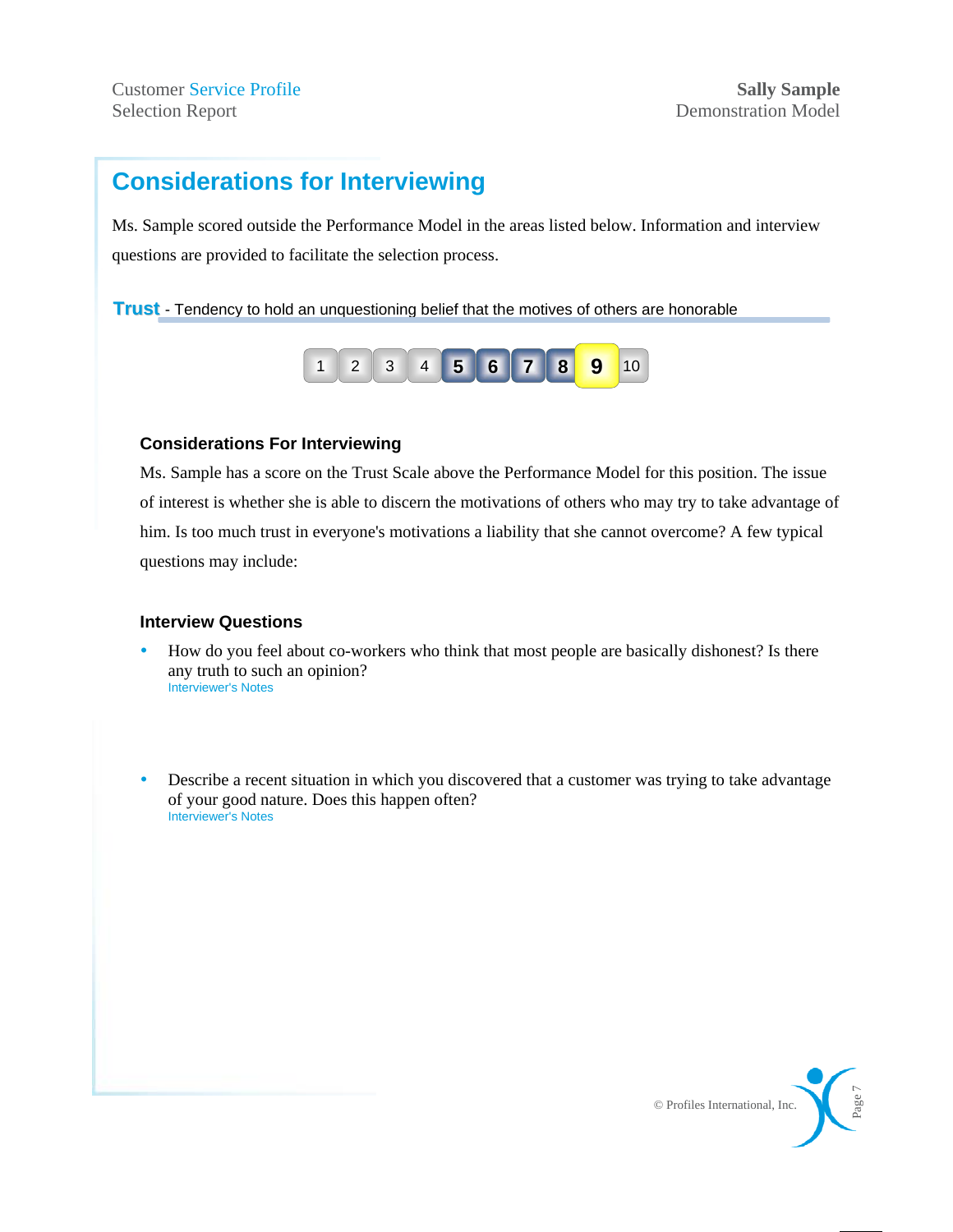

### **Considerations For Interviewing**

With a relatively low result on the Tact Scale, Ms. Sample scores outside of the Performance Model for this position. Her willingness to adjust her behavior through training should be determined. Since the score is in the lower mid-range, it is possible that only some adjustment is required. Her readiness for training may be determined by interview questions. A few typical questions may include:

- Provide a recent example of your skill at dealing diplomatically with a customer. How do you feel about this kind of communication style, and what skills would you like to develop to improve in this area? Interviewer's Notes
- When a customer requires a delicate touch, what methods do you usually employ? Would learning some new competencies be of interest to you? Interviewer's Notes

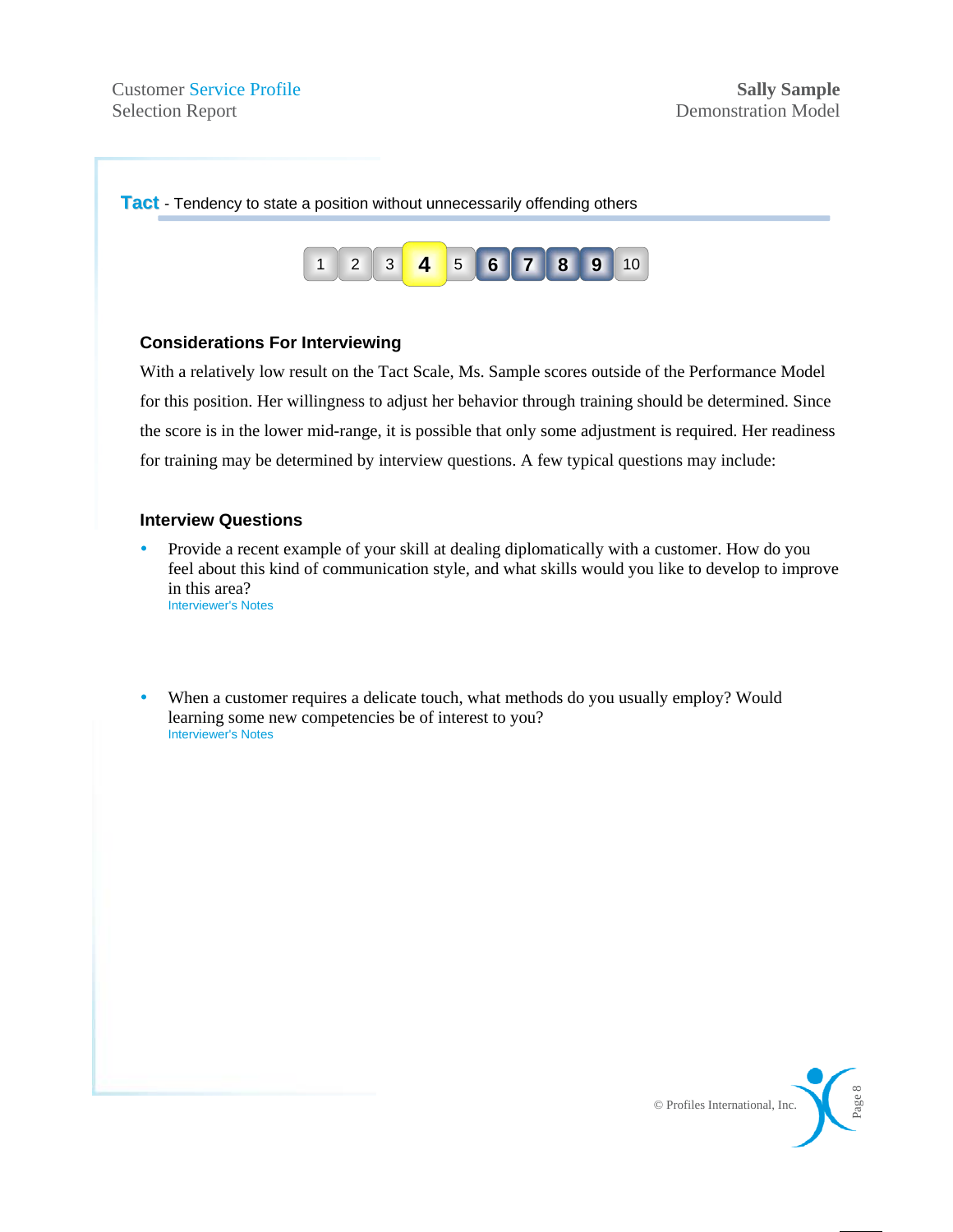

Sally is highly motivated to conform to the traditions of an organization but her level of Conformity is higher than the Performance Model for this position. This implies that she may be overly challenged by opportunities to constructively make an exception to the rules. Questions could focus on whether she is overly rule-bound. A few typical questions may include:

- How do you feel about those who bend the rules or take a casual attitude about procedures? Interviewer's Notes
- Describe a time when you deviated from the exact interpretation of a procedure to achieve success for the benefit of your team or an organization. Interviewer's Notes

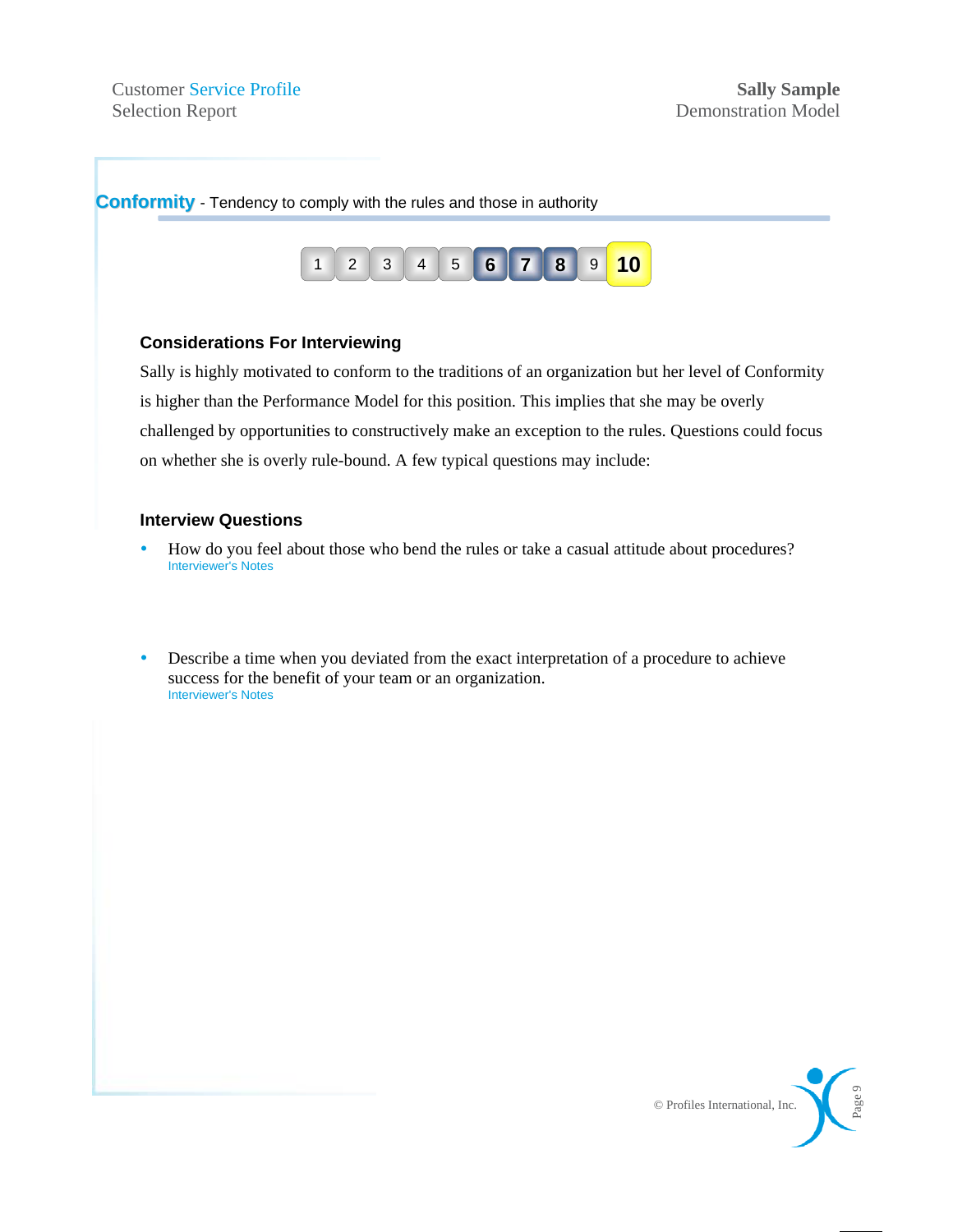

### **Considerations For Interviewing**

Ms. Sample has a score on the Flexibility Scale outside the Performance Model for this position. Questions in the interview may need to focus on her willingness or ability to be more or less adaptable in her approach to sticking to procedure. Her willingness to try a new approach may need to be discerned. A few typical questions may include:

- y Have you recently experienced the need to suggest a new way to do something at work? Tell me more about that experience. Interviewer's Notes
- Describe for me the importance of complying with procedures. What if a system seems obsolete or out-of-date? What should be done in that case? Interviewer's Notes

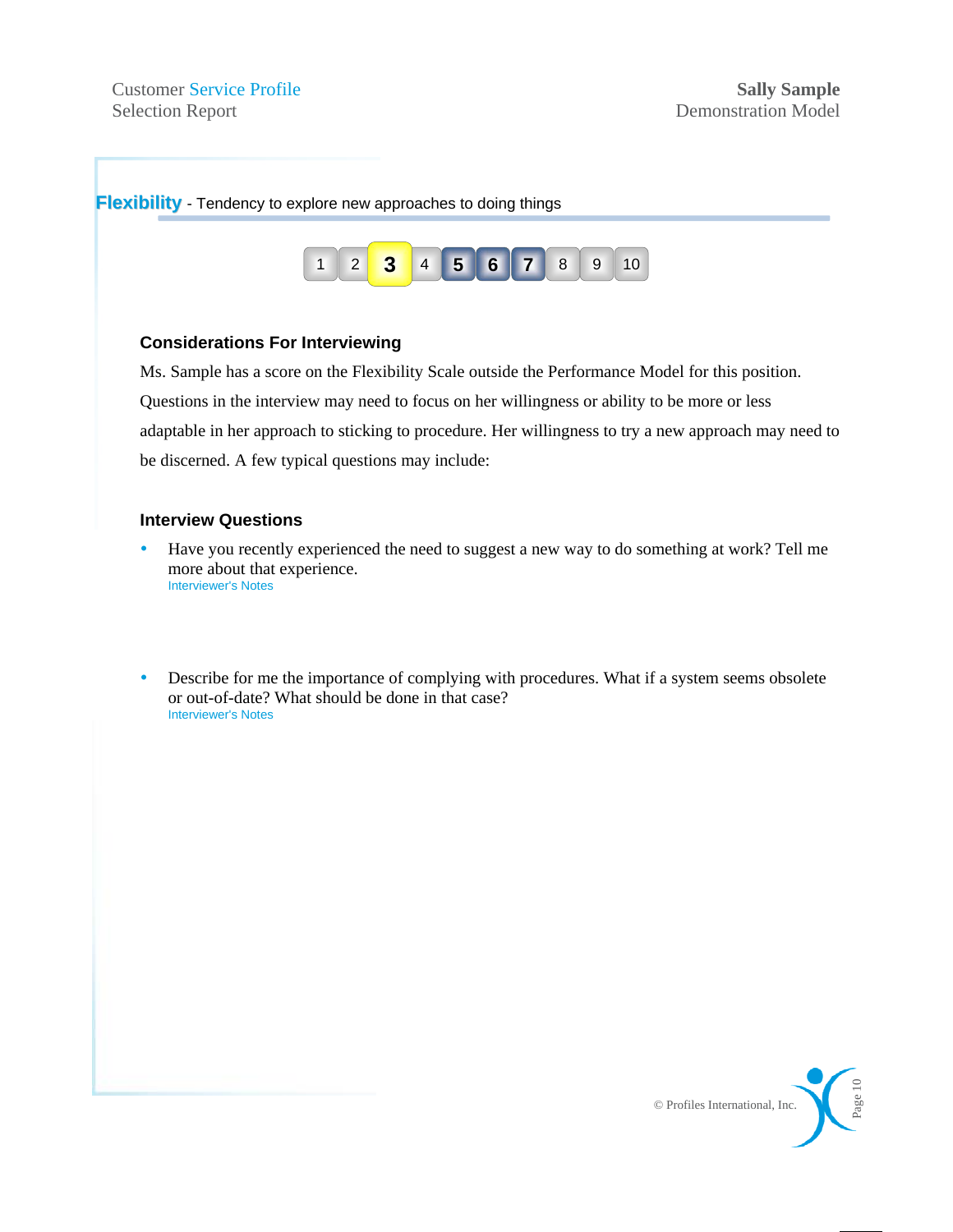### **Customer Service Perspective**

Sally was presented with fifty (50) questions relating to providing service to the customer. The company provided their answers to these same questions and these were compared to the answers Sally provided. Those questions where Sally had a different response are shown below along with her answers.

Sally provided responses that aligned with those of the company at a rate of **48%**.

| <b>Perspectives that conflict</b>                                                                                                                | <b>Her</b><br><b>Answers</b> |
|--------------------------------------------------------------------------------------------------------------------------------------------------|------------------------------|
| Customers should be just as comfortable dealing with me as with any of my co-<br>workers.                                                        | Yes                          |
| Customers should expect more attention and better service as they continue to do<br>business with me.                                            | Yes                          |
| Developing rapport with a customer is a good way to hear what else they may<br>need.                                                             | Yes                          |
| I should follow up with customers to see that they are satisfied with the service I<br>gave them.                                                | Yes                          |
| I can't solve all of a customer's problems; some concerns have to be referred to<br>others or left alone.                                        | Yes                          |
| If a customer wants to chat, I should let them.                                                                                                  | Yes                          |
| If I hear a customer speaking badly about our business, I should defend the<br>company.                                                          | Yes                          |
| It is important to track how long I spend with each customer to help decrease<br>wasted time.                                                    | Yes                          |
| It is more important to attract new customers than to maintain the ones we<br>currently have.                                                    | Yes                          |
| It is often possible to satisfy a customer by explaining why he or she is wrong.                                                                 | Yes                          |
| It is often useful to ask a question or two before letting the customer go;<br>sometimes they have another need to fulfill.                      | Yes                          |
| It is the duty of the customer to have all information ready when they contact us;<br>we don't have enough time to walk them through the basics. | Yes                          |
| It isn't necessary to suggest complementary services or products; customers<br>know what they want when they contact us.                         | Yes                          |